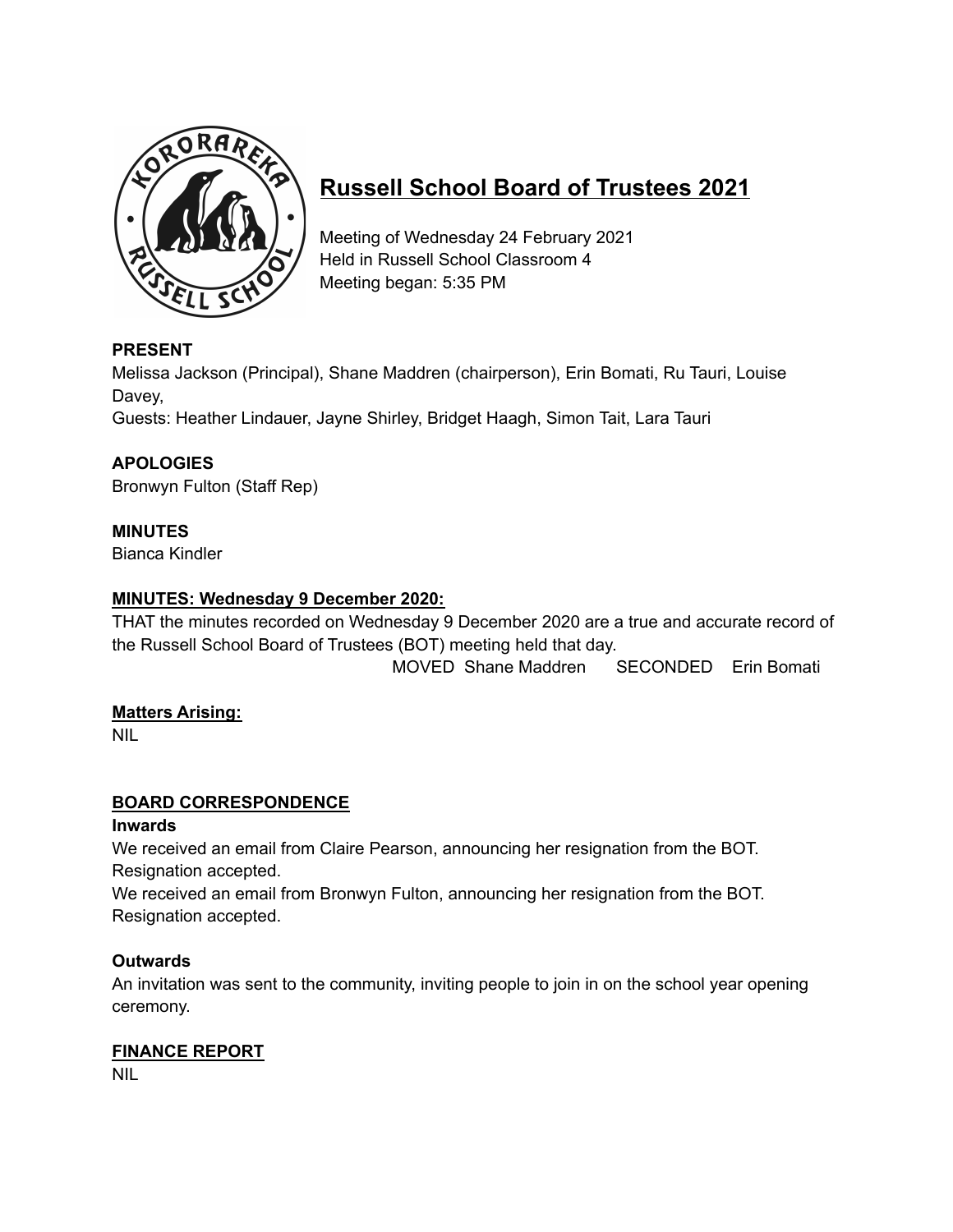## **PRINCIPAL'S REPORT**

This year, with our strategic plan in place, we will report related to the strategic plan, rather than to NAGs.

Highlights in the report:

We received a donation of TVs from an anonymous donor.

Concrete poured. It might be a good idea to report this to the community.

Staff updates: one staff leaving

Discussion: Is there anything that shows how we track the goals we set in the report? Principal: yes, we report this through the board. If we do not reach a goal, what do we do to make sure we do? Annual plan / policy for each goal so we can track where we are Ru suggested Traffic Light system - to be adopted in principal's reports.. Example: the introduction of devices will require a range of policies for best practice.

Refurbishment. Some jobs were not done to a satisfactory standard. Additional work had to be done, including over Waitangi weekend, to get things ready for the start of school. The sleepover has been removed from Activity Week due to the current climate.

AOV's. Melissa Jackson clarified some goals set by the Ministry and how teaching staff dealt with them last year. Refers to the handout regarding AOV Reporting. Standardised assessments are in place earlier this year as supposed to last year. Question: Do we review the results of those assessments? Yes, at next meeting.

Back pagoda is being designed. Drafting a plan for fundraising.

Melissa Sunshine Jackson MOVES THAT the Principal's Report for 24 February 2021 be accepted and approved by the Russell School Board of Trustees MOVED: Melissa Jackson SECONDED: Erin Bomati, Ru Tauri

## **GENERAL BUSINESS**

Property Update Council donated whiteboards.

## **BOT Elections**

We will carry the elections over to our next meetings. Election grant of 800 dollars not used.

## **Melissa's appraisal**

Statement is not available yet. We can move this to next meeting or discuss after next Monday.

## **Garden volunteer leaving and negative community reactions on Facebook**

Summary of the situation: The volunteer in question has been working in the gardens for a long time. The school appreciates her efforts. Lately there were a number of issues with how the gardens are run and how petty cash is handled. Over the last 3 months, school staff have had